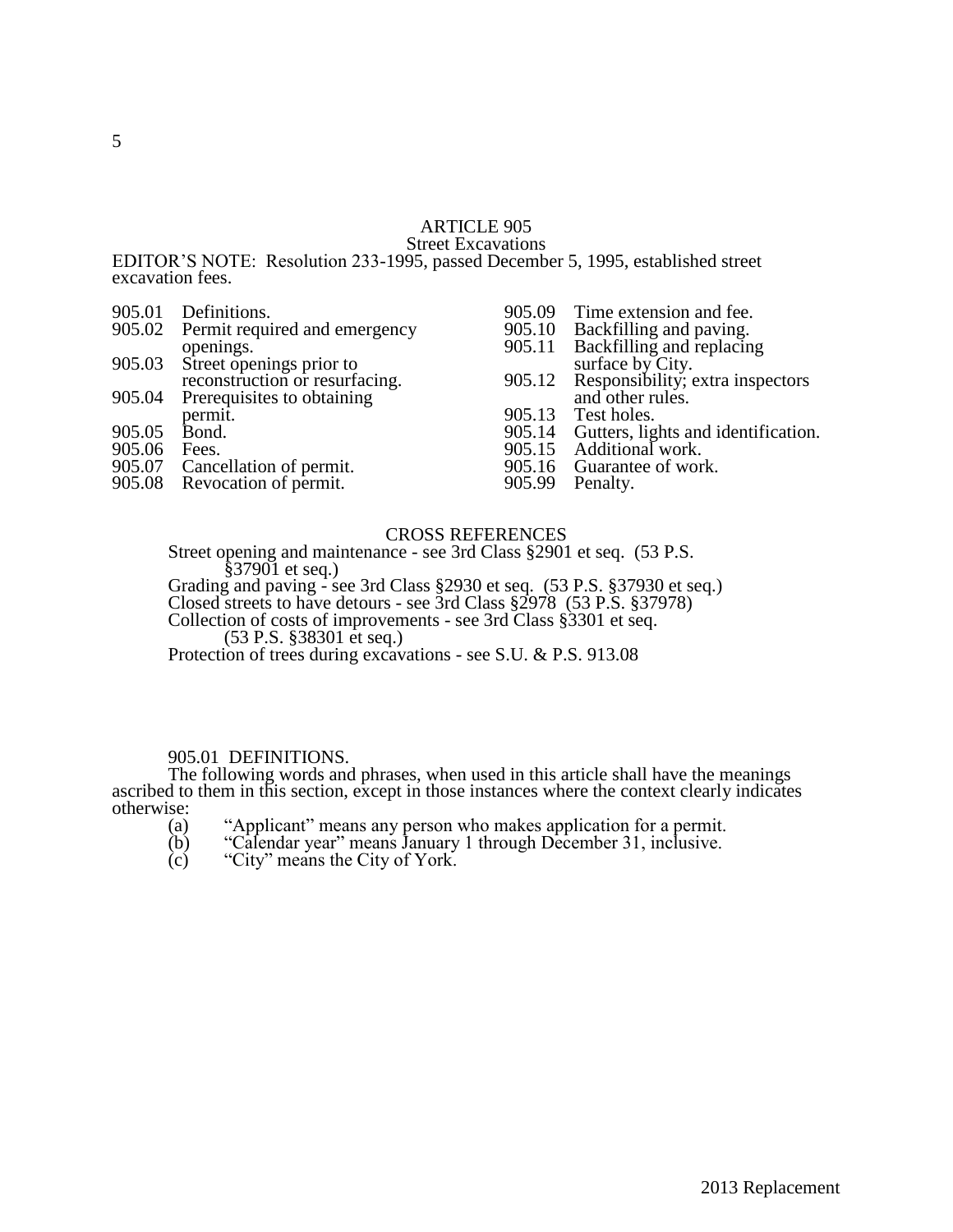### 905.02 STREETS, UTILITIES AND PUBLIC SERVICES CODE 6

- (d) "City corporate authority" means any governmental corporation initiated by Council under the Municipal Authorities Act of 1945.
- (e) "City highway fund" means a fund established and regulated by the City, the moneys therein are explicitly designated for the resurfacing and reconstruction of City streets.
- (f) "Concrete" means soil cement, plain cement concrete or reinforced cement concrete and material contained in the base course of some City streets.
- (g) "Cost" means actual expenditures incurred by the City for labor, equipment and materials, which include all fringe benefits and overhead.
- (h) "Degradation fee" means a fee paid by the permittee to the City to defray a percentage of the costs for resurfacing and reconstruction of City streets resulting from the depreciation of streets associated with street openings.
- (i) "Department" means the Department of Public Works.
- (j) "Emergency" means any condition constituting a clear and present danger to life or property by reason of escaping gas, exposed wires or other breaks or defects in the user's line.
- (k) "Inspection fee" means a fee paid by the permittee to the City to defray street opening inspection costs.
- (l) "PennDOT" means the Commonwealth of Pennsylvania Department of Transportation.
- (m) "PennDOT road" means any Pennsylvania State road located within the municipal boundaries of the City of York, Pennsylvania.
- (n) "Permit fee" means a fee paid by the permittee to the City to cover the cost of issuing, processing, inspecting and filing the street opening permit.
- (o) "Permittee" means any person who has been issued a permit and has agreed to fulfill all the provisions of this article.
- (p) "Person" means any natural person, partnership, firm, association, utility or corporation.
- (q) "Public utility" means any utility company, excluding corporate authorities of the City, franchised by the Public Utility Commission of the Commonwealth of Pennsylvania.
- (r) "Resurface" means a process which provides a new wearing surface in a certain paved street area between curbs with the same material that was existing prior to excavation.
- (s) "Resurfacing penalty" means the fee to be paid if any person shall open a street within five years from the date of its reconstruction or being paved.
- (t) "Sidewalk area" means that portion of the street right-of-way reserved for sidewalks or that area defined on the City Plan.
- (u) "Street" means the entire right-of-way of a public street, public highway, public alley, public avenue, public road or public easement within the City limits, excluding the designated curb and sidewalk area.
- (v) "User" means the public utility, municipal corporation, municipal authority, rural electric cooperative or other person who, or which, uses a line to provide service to one or more consumers.
- (w) "Work day" means normal business day for the City government including Monday through Friday, except designated holidays. (Ord. 37-2005. Passed 9-20-05.)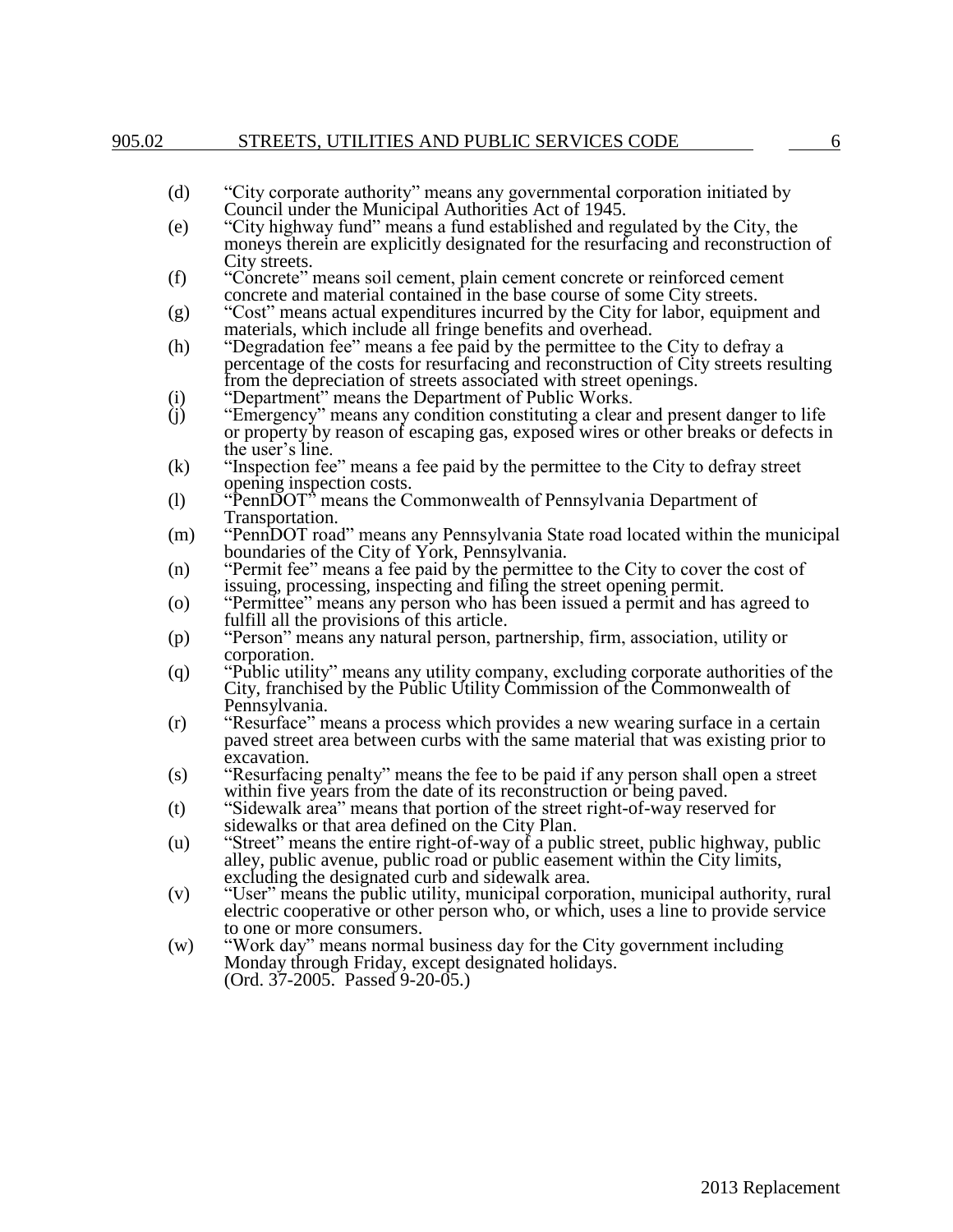# 905.02 PERMIT REQUIRED AND EMERGENCY OPENINGS.<br>(a) The opening of the surface of any City street is prohibited u

The opening of the surface of any City street is prohibited unless a permit is obtained for that purpose in the manner hereinafter described, except in situations which require the placement of utility poles. Such permit shall be granted through the Department of Public Works when a person applying for such permit files an application with the Department in compliance with the provisions of this article and pays into the City Treasury the amounts adopted by resolution.

(b) Any person working in the vicinity of a City street who in any manner disturbs such street or who in any manner causes damage to a street shall be required by this article to obtain a permit and correct this damage in accordance with the standards of the Department. Street opening permits are not required for persons excavating adjacent to the curb for the express purpose of installing or replacing sidewalks and/or curbs provided a curb and sidewalk permit has been obtained prior to such work.

(c) The obtaining of street opening permits by City departments and corporate authorities shall be waived when work to be performed is completed by their own personnel.

(d) All contractors performing work under contract for the City or City corporate authorities shall obtain the street opening permit for street opening work.

(e) If street openings are necessitated by emergencies, street opening permits shall be obtained on the first regular business day on which the office of the City is open for business and such permit shall be retroactive to the date when the work was begun.

(f) A person performing street openings for an emergency shall verify the emergency nature of the circumstance in writing to the Department of Public Works within five days after such emergency on the street cut opening application.

(g) For work on PennDOT roads within the City limits, no City street excavation permit is required, but a PennDOT permit is required. This permit can be obtained from the offices of Maintenance District 8-4 (York County), Pennsylvania Department of Transportation, 1920 Susquehanna Trail North, P.O. Box 907, York, Pennsylvania 17405-0907. (Ord. 37-2005. Passed 9-20-05.)

### 905.03 STREET OPENINGS PRIOR TO RECONSTRUCTION OR RESURFACING.

(a) When the City reconstructs or resurfaces any street, the Department of Public Works shall first serve written notice by certified mail of such improvements to all persons owning property abutting the street about to be improved who are in violation of Article 909 relative to curbs and sidewalks and to all public utility companies operating in the City. Within ninety calendar days from receipt of such notice all notified persons shall complete or cause to be complete all necessary repairs and replacement of utility mains, service connections and/or laterals existing under the street and designated curb and sidewalk areas. Notified persons shall also complete or cause to be completed, any new installations, under the street and designated curb and sidewalk areas, required for use within a five year period thereafter.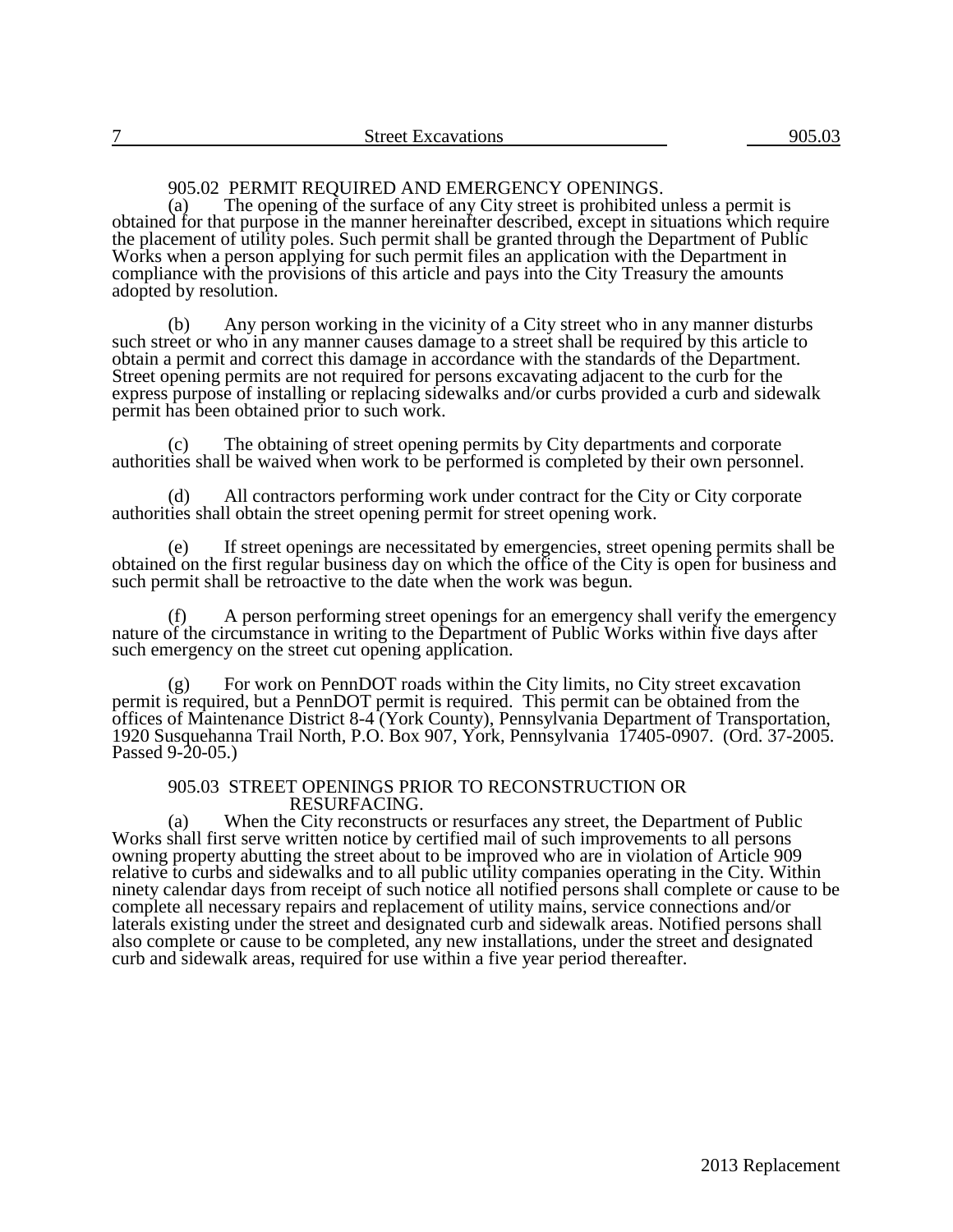(b) This section shall not forbid the installation of new pipes, conduits or other services or structures, or the repair or replacement of those already existing, in or under the portions of such highways improved as aforesaid; by penetrating the subsurface beneath paving in accordance with City ordinances and the directions of the Department of Public Works upon obtaining a permit therefor from the Department of Public Works, and upon payment to the City of the same fees as prescribed by Council resolution except for the degradation fee for making a surface opening in the highway of the same dimensions. (Ord. 37-2005. Passed 9-20-05.)

(c) If any person shall open a street within five years from the date of reconstruction or having been paved, the permittee shall overlay the pavement by making a segment, curb to curb repairs as approved by the Director of Public Works or his designee. The permittee shall conduct repair by milling, planing or other authorized method and overlaying the entire disturbed pavement.

Some examples of repair methods that are not acceptable and the corresponding acceptable method are provided at the end of this article.

The permit and inspection fee shall apply to this permit. The degradation fee shall be applied based on the size of the original cut by the permittee.

(Ord. 33-2012. Passed 10-16-12.)

### 905.04 PREREQUISITES TO OBTAINING PERMIT.

Street opening permits shall only be granted upon compliance with the following express provisions:

- (a) A written application shall be filed with the Department of Public Works for making all street openings or excavations and signed by the person desiring such permit. Such application shall set forth the purpose for which such excavation is to be made; the size and location of the same; the full scope of work to be included in the project; the date or dates during which such excavation is to be performed; the date such excavation is to be refilled and resurfaced in the manner hereinafter provided; and shall provide that the applicant will faithfully comply with each and every provision contained in this article. An applicant shall furnish a drawing of the proposed opening site upon request of the Department. Items required on the drawing shall be specified at the time of request.
- (b) Prior to the issuing of such permit, every such applicant shall pay to the City Treasurer the amount hereinafter required for the purposes specified and shall exhibit to the Department a receipt for the amount paid. Public utilities recognized by the Pennsylvania Utilities Commission may be exempt from pre-payment. Those exempt utilities will be issued permits upon request followed by a quarterly billing cycle for completed work.
- (c) Where the street opening permit is required for water supply purposes, the application shall be countersigned by the City's plumbing inspection service or authorized person before the permit will be granted. Where the street opening permit is required for sewer service purposes, the application shall be countersigned by the City's plumbing inspection service or authorized person before the permit will be granted.
- (d) No permit shall be granted to any applicant unless the applicant has paid to the City any and all moneys, then due to the City, for prior excavations made or for any loss, damages or expense in any manner occasioned by or arising from the work done by the applicant under the provisions of this article.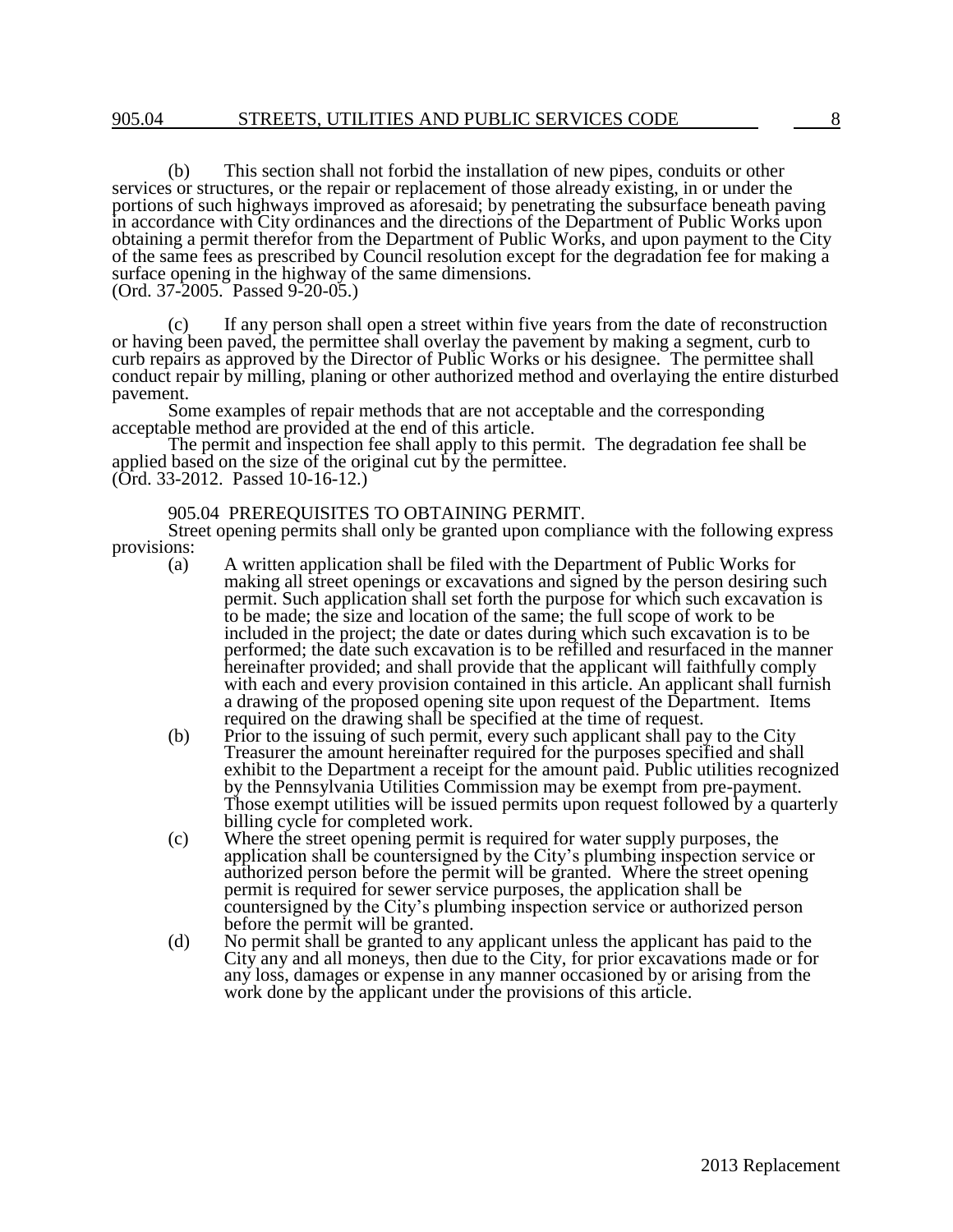- (e) Agree to save the City, its officers, employees and agents from any and all costs, damages and liabilities which may accrue or be claimed to accrue by reason of such work to be done by the applicant under the provisions of this article. The acceptance of any permit under this article shall constitute such an agreement by the applicant whether the same is expressed or not.
- (f) An applicant shall secure a certificate of insurance from the Department and have the certificate properly executed by the applicant's insurance agency. Properly executed certificates of insurance shall be filed with the Department and verify that the applicant is insured against claims for personal injury as well as against claims for property damages which may arise from or out of the performance of the excavation work, whether such performance be by the applicant or anyone directly or indirectly employed by him. Such insurance shall include protection against liability arising from completed operations, underground utility damage and collapse of any property. Liability insurance shall be in the amounts established by Council resolution. Failure of an applicant to file a certificate of insurance shall be a sufficient reason for denying a permit. The applicant shall save and hold harmless the City from any and all damages and liability by reason of personal injury or property damage arising from work done by the applicant under the provisions of this article. Liability insurance requirements for blasting may be obtained and blasting permits shall be obtained from the City Fire Department.

(Ord. 37-2005. Passed 9-20-05.)

905.05 BOND.

(a) All persons other than public utility companies desiring to open a street shall furnish a properly executed corporate surety bond.

(b) All other persons, including contractors performing work for City corporate authorities, desiring to open a street shall furnish a properly executed corporate surety bond. Such bond shall be executed by a reputable surety company licensed to do business in the Commonwealth of Pennsylvania. All bonds obtained by contractors performing work under contract with City corporate authorities shall be countersigned by the director or chairman of the authority.

(c) The bond shall cover street opening work performed during one calendar year. The bond shall be in effect for a thirty-six month period in accordance with Section 905.16. The amount of the surety bond shall be five thousand dollars (\$5,000) unless any street excavation and restoration work for a single project exceeds such amount. In this case, a person shall secure additional bonding in an amount equal to the difference between the five thousand dollars (\$5,000) and the amount of the proposed restoration based on an amount per square yard set by Council resolution.

(Ord. 37-2005. Passed 9-20-05.)

### 905.06 FEES.

(a) A permit fee shall be paid to the City Treasurer prior to permit issuing; the remaining inspection fee and degradation fee shall be paid when the work is completed, inspected and measured by the appropriate City department. The City shall have the right to waive fees for contractors performing work under contract with the City.

(b) The permit fee shall be in the amount set by Council resolution.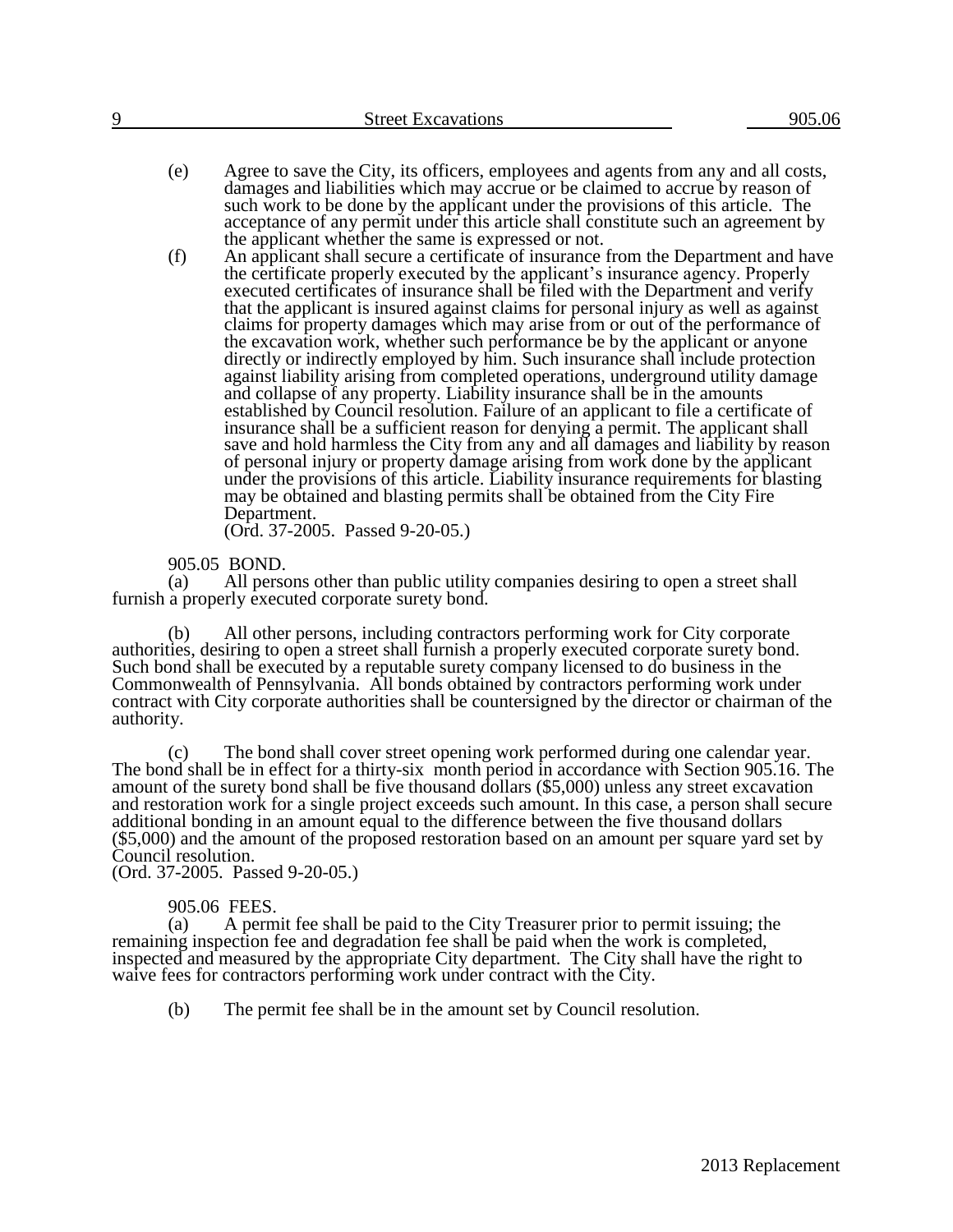### 905.07 STREETS, UTILITIES AND PUBLIC SERVICES CODE 10

(c) The degradation fee shall be calculated by actual measurement after the work is completed at a rate per square yard set by Council resolution. The City Treasurer shall place collected degradation fees into the City Highway Fund.<br>(1) The degradation fee shall be waiv

- The degradation fee shall be waived for openings made on streets maintained by the Pennsylvania Department of Transportation.
- (2) The number of square yards computed for the degradation fee will be based on the actual size of excavation including any pavement that must be removed to provide a one foot bench beyond the original trench wall. (Ord. 37-2005. Passed 9-20-05.)

### 905.07 CANCELLATION OF PERMIT.

In all cases where a permit has been issued and the work set forth in such permit has not been completed within a period of twelve months, the permit becomes void, and the permit fee shall not be refunded.

(Ord. 37-2005. Passed 9-20-05.)

# 905.08 REVOCATION OF PERMIT.<br>(a) All street opening permits are s

All street opening permits are subject to revocation at any time by the Department of Public Works after written notice for:

- (1) Violation of any condition of the permit;<br>(2) Violation of any provision of this article
- Violation of any provision of this article or any other applicable ordinance or law relating to the work;
- (3) The existence of any condition or the doing of any act constituting or creating a nuisance or endangering the lives or property of others.

(b) Written notice of such violation shall be served upon the person to whom the permit was granted, or his agent or employee engaged in the work. Such notice shall also contain a brief statement of the reasons for revoking such permit. Notice may be given either by personal delivery thereof to the person to be notified or by United States mail, addressed to such person to be notified.

(Ord. 37-2005. Passed 9-20-05.)

(c) (EDITOR'S NOTE: This subsection was repealed by Ordinance 9-1990, Section 7, passed July 3, 1990.)

## 905.09 TIME EXTENSION AND FEE.<br>(a) A permit shall remain in effect for

A permit shall remain in effect for a period of twelve months. If the work is not completed in this time period, a new permit shall be obtained, and an additional permit fee shall be required.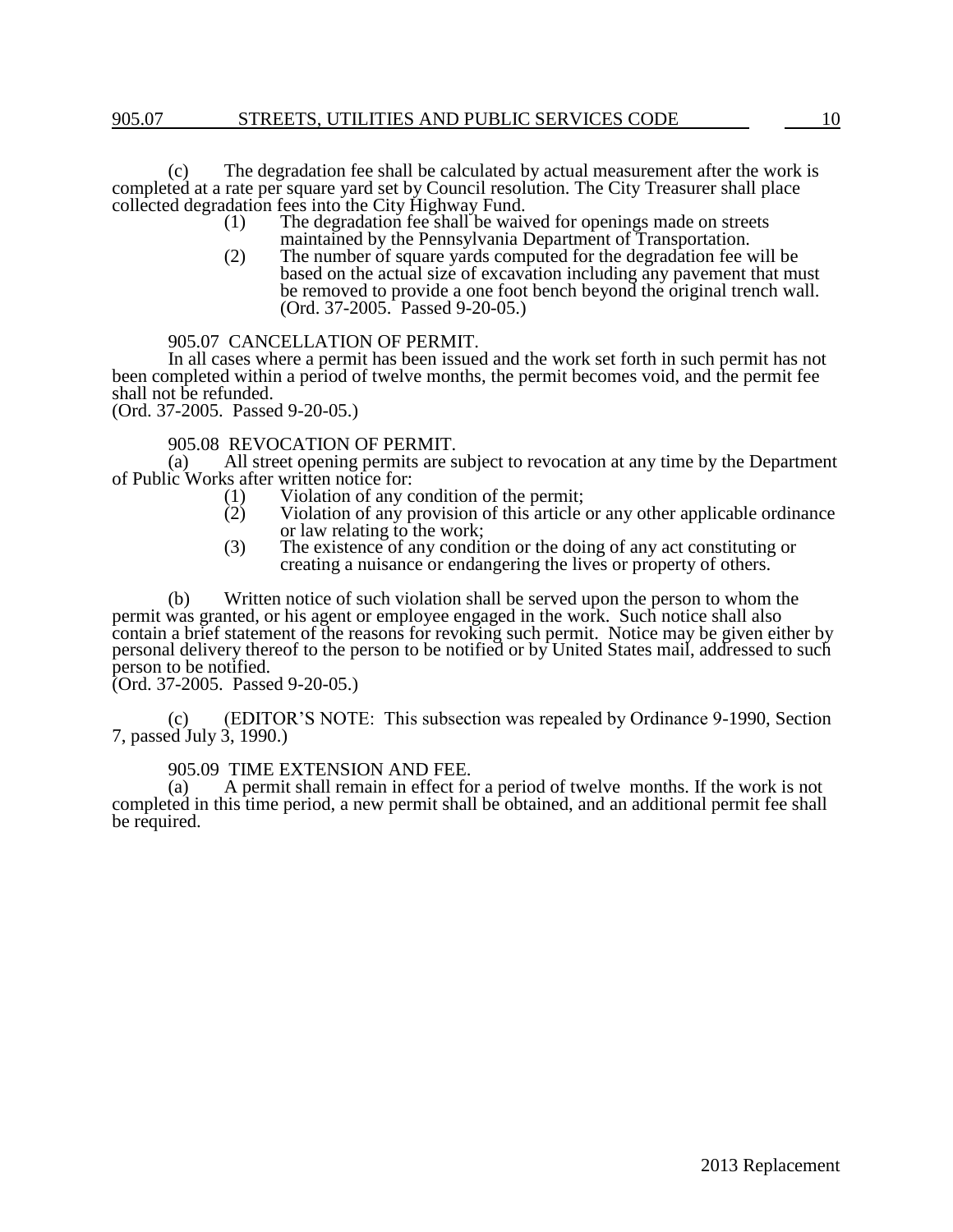(b) No time extension shall be granted for a permit in which work has not started within the twelve month period. A new permit shall be obtained if the same project location work is rescheduled.

(c) Reasonable time extensions, but not longer than three months, for permitted work shall be granted when requested in writing and shall only be honored for those types of projects that commenced during the required twelve month permit period and are of a size and scope that support an extension of time to complete.

(Ord. 37-2005. Passed 9-20-05.)

# 905.10 BACKFILLING AND PAVING.<br>(a) The permittee shall be responsible

The permittee shall be responsible for backfilling and paving the opening and restoring the street surface to its original condition prior to the street cut.

(b) The Department of Public Works shall have the full authority to establish standards for paving and backfilling materials and associated procedures. Details specifying paving and backfilling procedures and materials shall be obtained from the Department prior to any street opening work. (Ord. 37-2005. Passed 9-20-05.)

The permittee shall be responsible to begin restoration of the street surface within ninety (90) calendar days of completion of main line or service line work related to said permit. (Ord. 33-2012. Passed 10-16-12.)

### 905.11 BACKFILLING AND REPLACING SURFACE BY CITY.

In case the work has not been completed before the date of expiration as shown on the permit, which time shall be fixed when the permit and/or time extension is granted, the Department of Public Works may take steps to backfill the trench and replace the street surface over the opening for which the permit has been issued upon proper notification from the Department to the applicant. The City shall invoice the permittee for all costs incurred by the City in the performance of this work. Payment not made within thirty days will be chargeable against the posted bond including all fees and costs involved in the collection of this payment.  $(Ord. 37-2005.$  Passed 9-20-05.)

# 905.12 RESPONSIBILITY; EXTRA INSPECTORS AND OTHER RULES.<br>(a) The permittee shall assume all responsibility for the excavation made l

The permittee shall assume all responsibility for the excavation made by such party for refilling the same and for all damages caused by the action of the permittee that may arise by reason of the digging of such trenches or excavations. Whenever it is determined by the Department of Public Works that in the best interests of the City it is necessary to assign additional street opening inspectors to supervise excavation, backfill or pavement restoration operations, such inspectors shall be paid by the permittee at a rate per day to be fixed by the Department.

(b) The Department is authorized to make such other rules and regulations for the excavation of streets which it may deem necessary for the proper maintenance of the street surface due to excavations, which rules and regulations shall be printed upon the permit granted or forwarded from the Department in writing from time to time.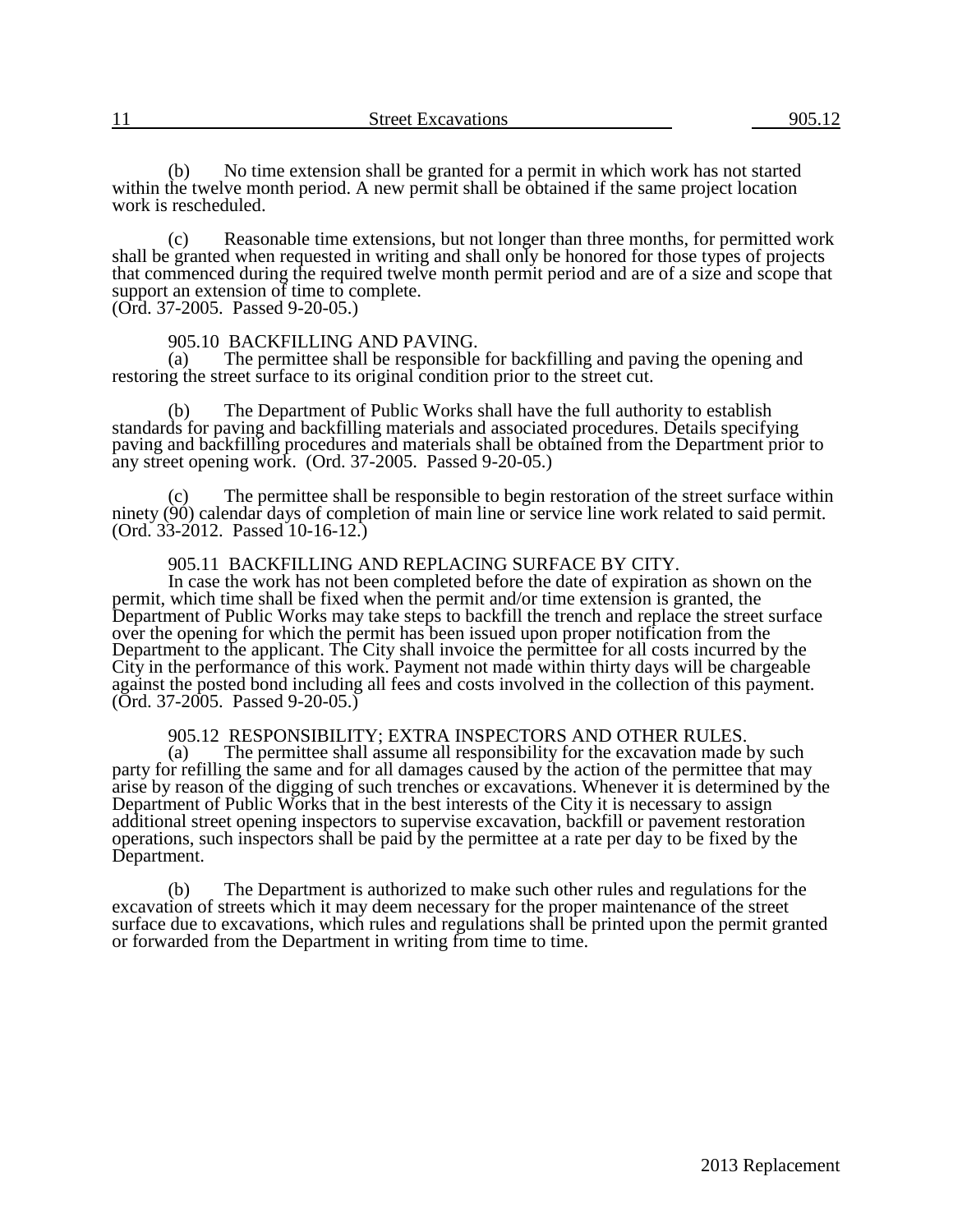### 905.13 STREETS, UTILITIES AND PUBLIC SERVICES CODE 22

(c) The permittee shall be required to return the "Notice of Completion of Street Excavation Permit" when work is completed. This form is to be returned to the office that issued the permit. (Ord. 37-2005. Passed 9-20-05.)

### 905.13 TEST HOLES.

A street opening permit shall be obtained for any test hole work. No test holes shall be made in or upon a greater surface of the highway than as specified in such permit, and no excavation or test holes shall interfere with any of the water pipes, sewers or drains of the City, or any other underground utility service. Test holes shall be backfilled in accordance with the provisions set by the City Engineer.

 $(Ord. 37-2005.$  Passed  $9-20-05.$ )

## 905.14 GUTTERS, LIGHTS AND IDENTIFICATION.<br>(a) All gutters shall be left open so as not to obstruct

All gutters shall be left open so as not to obstruct the free passage of water, and the sidewalks and foot ways must be kept in a safe and passable condition. All excavations or material from them shall have placed upon them sufficient lights and barricades to identify them from all directions during the day and after dark.

(b) If, for safety purposes, the Department of Public Works deems it necessary to install additional warning devices such as lights, barricades or signs, the permittee shall be notified of the decision and shall receive instructions on the installation. In case of emergencies the City may install all additional warning devices deemed necessary by the Department. The City shall invoice the permittee for rental and installation costs incurred from the date of installation until the permittee installs warning devices.

(c) If the permittee fails to install such devices, the City shall invoice the permittee for rental and installation costs incurred from the date of installation until the date of removal. Payment not made by the permittee within thirty days of the invoice date will be chargeable against the posted bond including all fees and costs involved in the collection of this payment.  $(Ord. 37-2005.$  Passed 9-20-05.)

### 905.15 ADDITIONAL WORK.

If the permittee determines during construction that an additional area of the street will have to be opened, he shall notify and secure permission from the Department of Public Works for the additional opening. Upon receipt of permission, the permittee shall file a supplementary application for the work not later than the next work day. Fee amounts specified in this article and detailed by resolution shall be followed for any subsequent fees associated with supplementary applications. (Ord. 37-2005. Passed 9-20-05.)